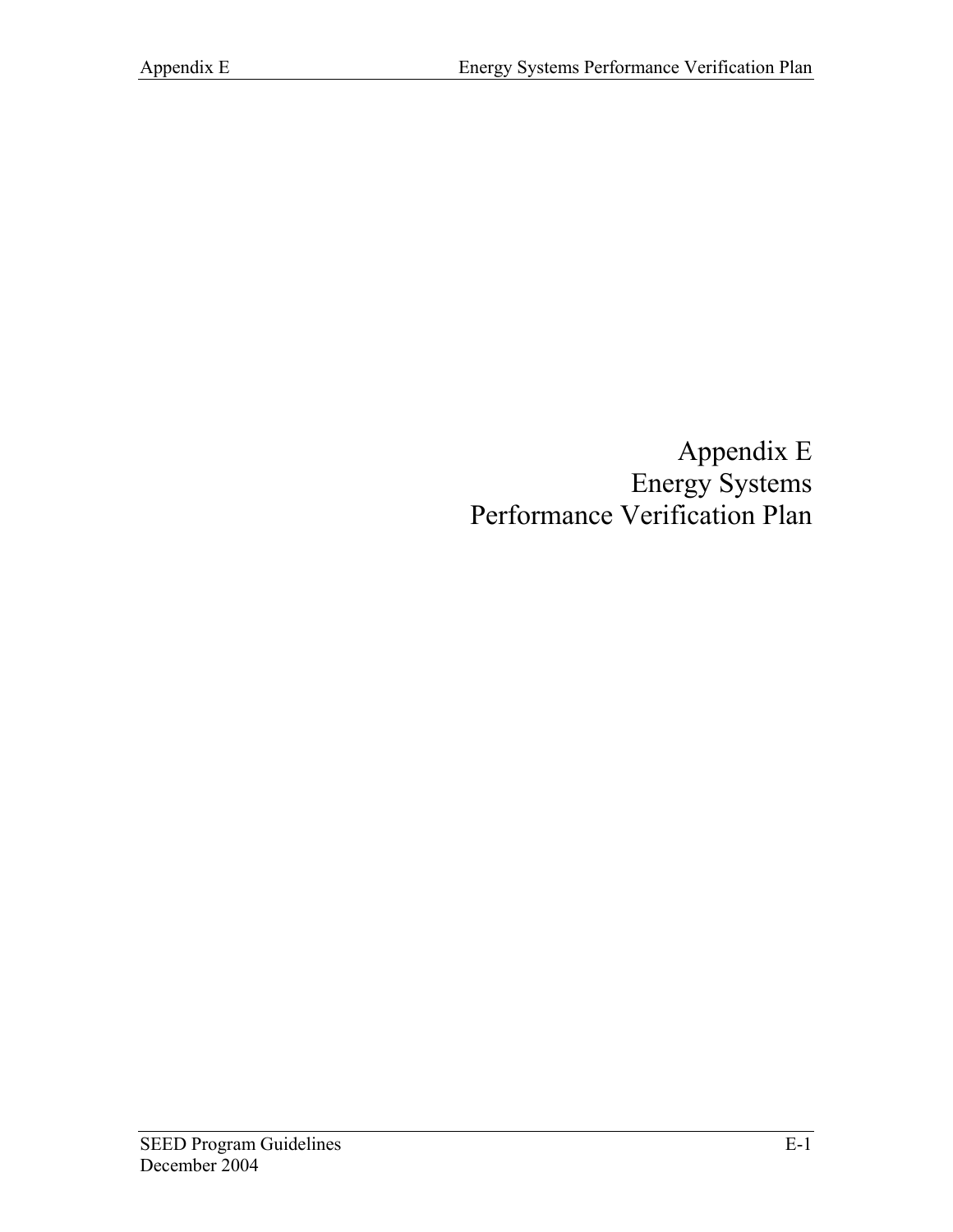### **I. THE VERIFICATION PLAN**

A written Energy Systems Performance Verification Plan (or Verification Plan) is a *required*, critical piece of the SEED process. It should be submitted to the Oregon Department of Energy along with the Energy Analysis Report.

The Verification Plan is a *planning* document, which describes how the verification process (see description below) will work, including:

- Who is responsible for verification?
- What is being verified?
- How is verification performed?
- What verification results are reported?

The owner, energy analyst, or any qualified person appointed by the Agency can write the Verification Plan or implement the verification process.

For larger projects, which are being commissioned, the verification process and the commissioning process will likely overlap. It this case, the Verification Plan (or a detailed Commissioning Plan) should generally be the responsibility of the commissioning agent, preferably an independent party with no affiliation to participating contractors, such as a third party contractor or design engineer.

# **II. VERIFICATION PROCESS**

The verification process confirms that all building energy systems perform interactively as intended and in accordance with the contract documents, the owner's objectives, and the operational needs. The verification process is integrated with the phases of design and construction and continues for 18 months after the building is occupied.

In order for the verification process to work effectively, it is necessary to establish and document the owner's criteria for system function, performance, and maintainability. Such criteria need to be documented during the design phase, checked during construction, verified during start-up procedures, and handed off during initial period of operation. The Energy Programming and Design Intent Checklist and Design Criteria Documents (see Appendix G) should be submitted to the ODOE during the pre-design phase, along with any other statements of design intent including programming documents or design narratives.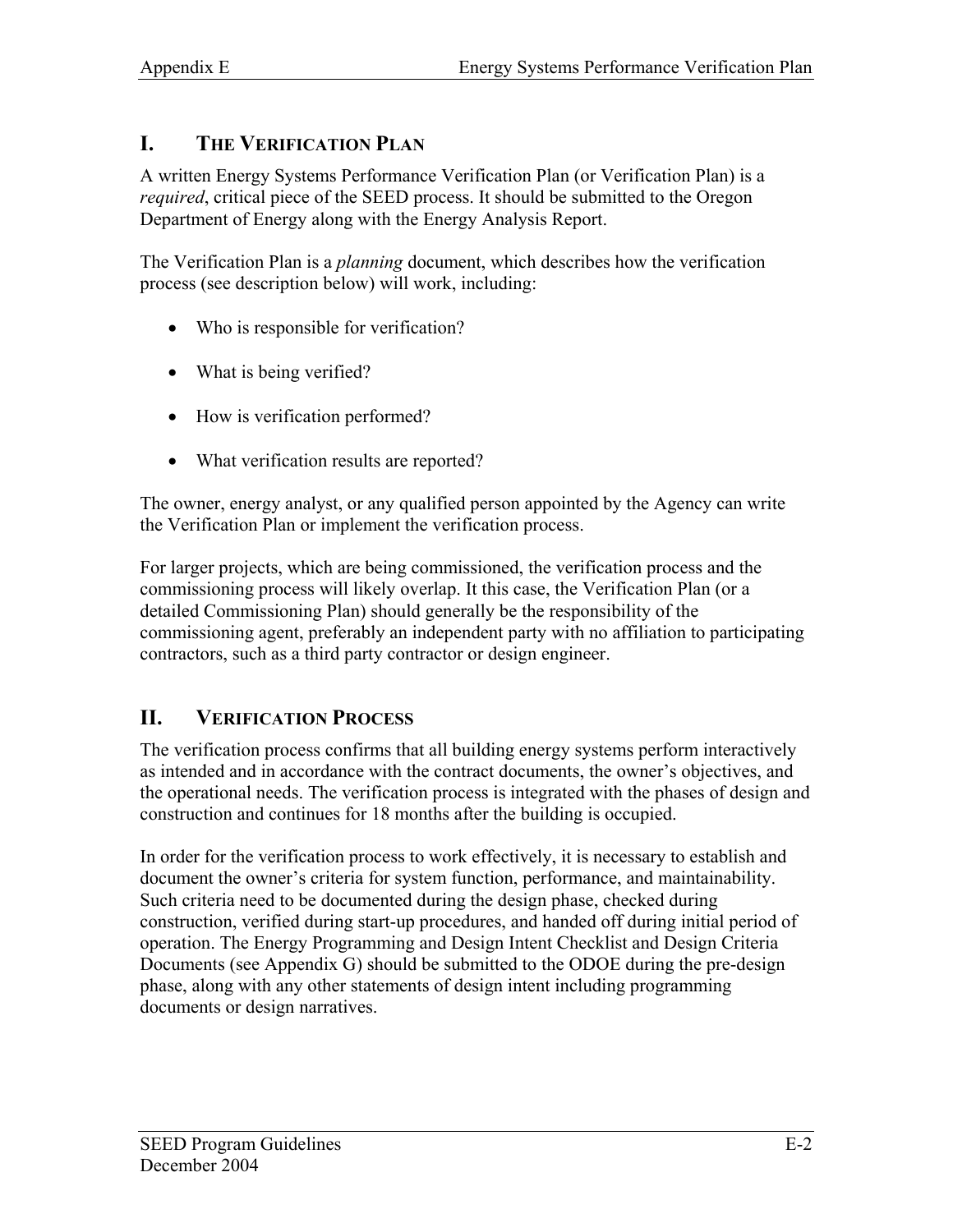#### **III. APPLICABILITY / LEVEL OF RIGOR**

A systematic process of quality control and assurance should apply to *every* construction project.

Under prevailing construction practices, however, the level of appropriate rigor and the respective tasks of the project team will vary with project objectives, complexity, and the relative importance of the systems. In general, the performance of heating, ventilating and air-conditioning systems (e.g., boiler, chiller, air handling units, etc.) and controls, lighting controls and life safety systems should be verified.

If the system is simple and some degree of latitude in equipment operation can be afforded, a less rigorous verification scope may be acceptable. A project manager can use the following questions to decide the appropriate verification rigor to apply to specific systems and equipment:

- Is the design or operation of the system under consideration complex?
- Does the equipment interact with other equipment and systems?
- If the equipment malfunctions, will this endanger the occupant's health, safety and comfort?
- Is the total capital cost of construction greater than \$5 million?

If the answer to any one of the questions above is yes, then a comprehensive commissioning process is required. More details about commissioning may be found at: <http://oregon.gov/ENERGY/CONS/BUS/comm/bldgcx.shtml>

## **IV. COMPONENTS OF THE VERIFICATION PLAN**

Since SEED projects vary widely in size and scope, the Oregon Department of Energy does not have a required format for the Verification Plan; the plan should be tailored to the individual project. However, *at a minimum,* the following nine (9) elements *must* be part the Verification Plan.

- 1. *Owners Design Intent and Programming Requirements*. How is the owners design intent and programming requirements being documented?
- 2. *Design Verification.* Who is verifying throughout the design process that the required Energy Conservation Measures (ECMs) (both analyzed and baseline) are incorporated? Who is verifying that the design intent is incorporated in the design? How is this being documented?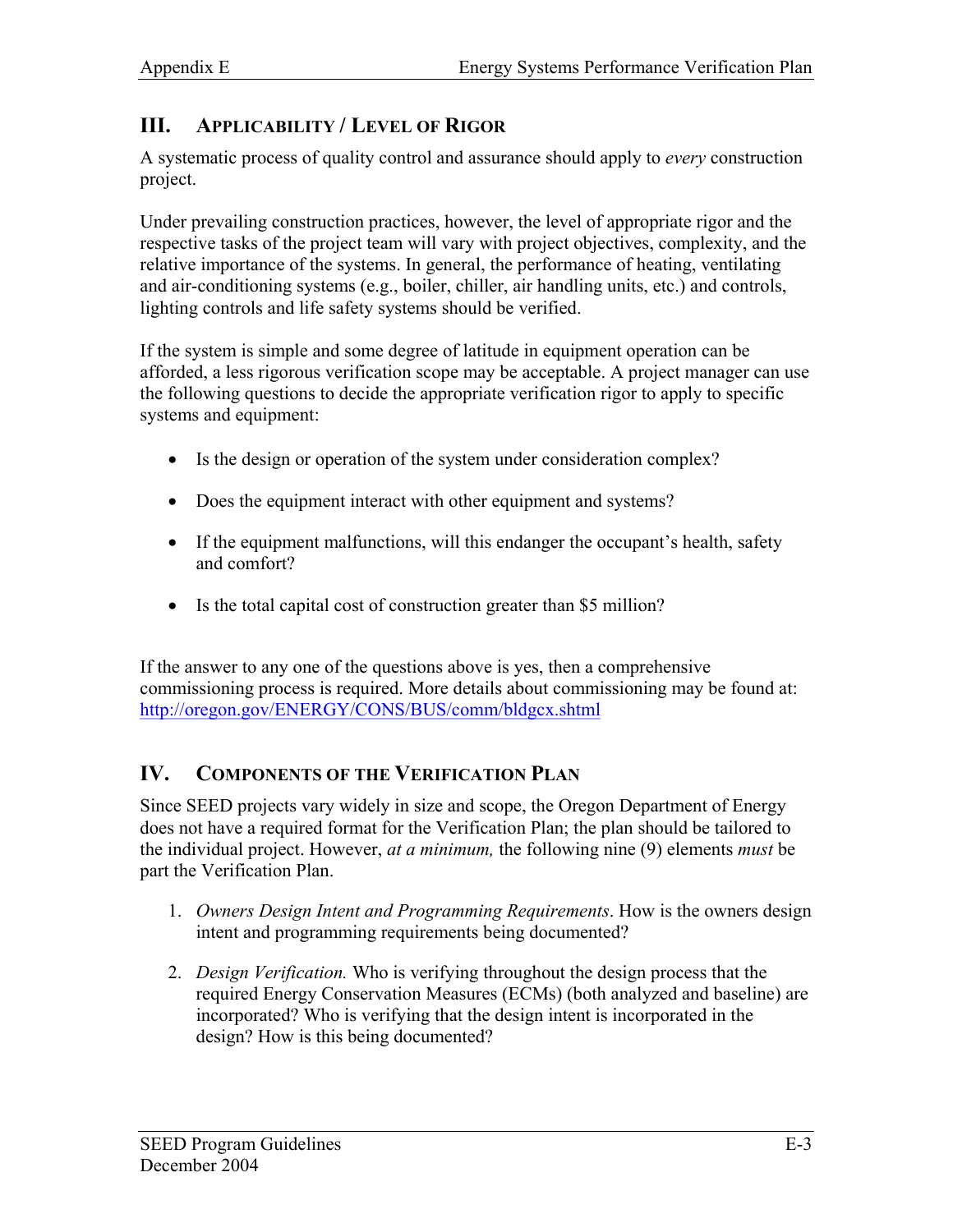- 3. *Training.* What systems require training? How much training is required? Who provides the training? Who receives the training? Who verifies that the training occurred? Where in the construction documents are these requirements specified?
- 4. *Functional Testing.* What pieces of energy consuming equipment will be functionally tested? Who writes functional testing procedures? Who approves functional testing procedures? Who performs the functional tests? Will seasonal tests be performed? Who witnesses and documents the results of the tests? How will the results be recorded? Where in the construction documents is this procedure specified?
- 5. *Building Controls*. Who verifies that control points are specified for all equipment? How is the sequence of operations to be verified? Who tests and does the trend logs? Who reviews this data? Where in the construction documents is this information specified?
- 6. *Operations and Maintenance.* What pieces of equipment require Operations and Maintenance (O&M) documents or manuals to be prepared? Where in the construction documents is this required? Who verifies they are complete?
- 7. *Construction Documentation.* How are differences between design and actual construction documented? Are "as builts" required? Are marked-up construction documents sufficient? Who provides these documents? Who reviews them?
- 8. *Submittal/Change Order Review.* Who is reviewing submittals and change order requests to ensure ECMs are incorporated as intended? Who performs visual "spot-checks"?
- 9. *Post Occupancy Monitoring.* What is the established energy efficiency goal and how is it developed? When will the required 18-month period reporting of energy use begin? How will it be reported? Who is responsible for reporting postoccupancy energy savings to the Oregon Department of Energy? If there are discrepancies (e.g., more energy used than predicted), who will investigate? Is energy analyst or design team still involved, or is it solely the owner's responsibility?

## **V. DEFINITIONS**

The following definitions are relevant to the verification process and are provided to assist in writing the Verification Plan.

• *Commissioning*. Commissioning is the process of ensuring that building systems are designed, installed, functionally tested, and capable of being operated and maintained according to the owner's operational needs. Commissioning also can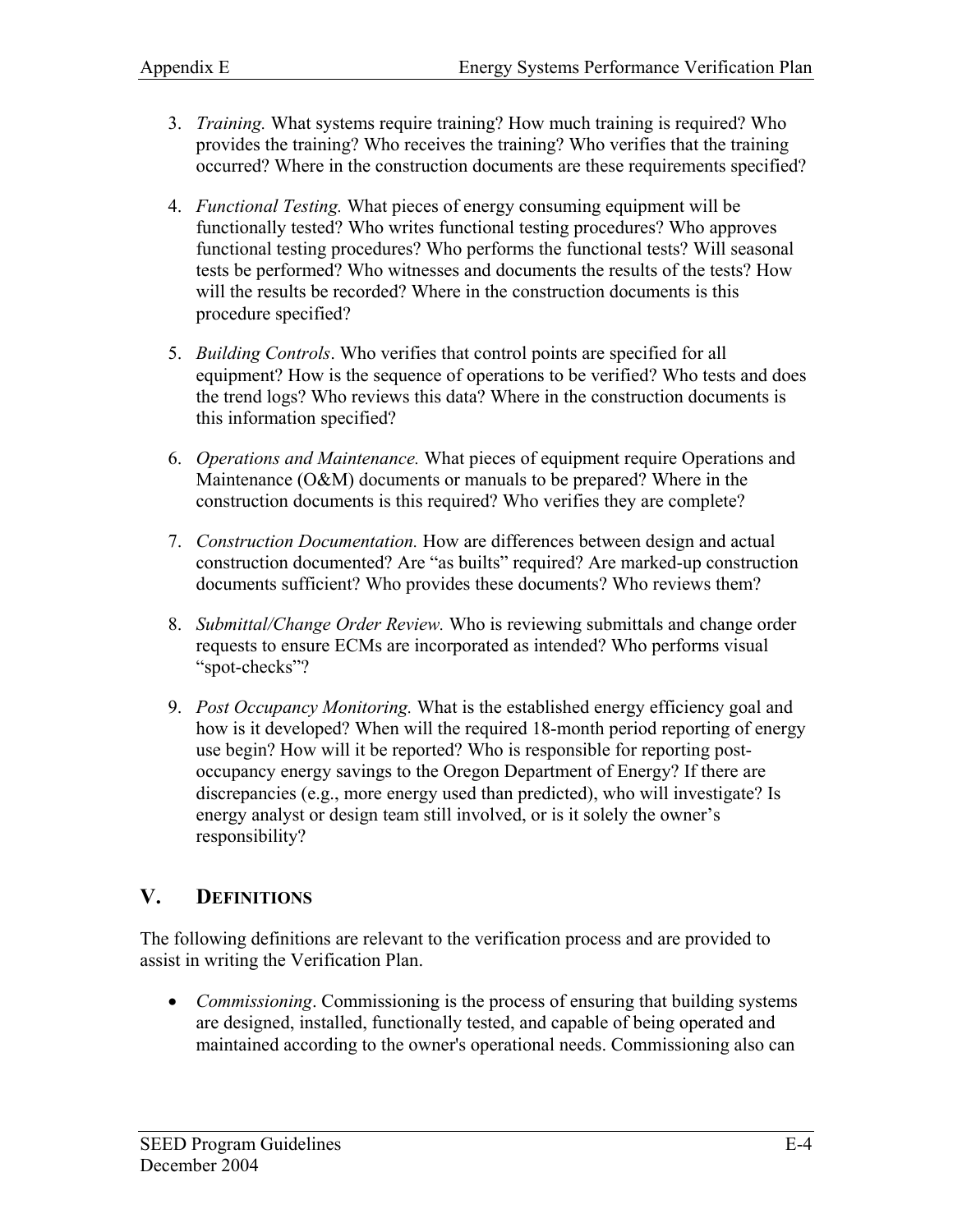restore existing buildings to high productivity through renovation, upgrade and tune-up of existing systems.

- *Design Intent and Programming Requirements*. A document that provides the owner's vision for the planned facility and expectations for how it will be used and operated. It describes the assumptions used for sizing and selection of systems (i.e., operating conditions, design conditions, weather data, interior environmental criteria, and other pertinent design assumptions).
- *Functional Tests*. Tests that evaluate the dynamic function and operation of equipment and systems using manual (direct observation) or monitoring methods. Functional testing is the assessment of the system's (as opposed to the component's) ability to perform within the parameters set up in the design intent document. Systems are tested under various modes, such as during low cooling or heating loads, high loads, component failures, unoccupied, varying outside air temperatures, fire alarm, power failure, etc. Functional test requirements are included in the specifications. Seasonal tests may also be needed to verify proper operation during seasons that were not tested under building turnover. Written test procedures shall be developed by the respective installing trades and presented to the verification provider for approval. (Resources: Commissioning Toolkit www.energy.state.or.us/bus/comm/bldgcx.htm) The verification provider witnesses, and documents the functional tests, with the actual hands-on execution of the test procedures typically carried out by subcontractors, particularly the controls contractor. Some functional testing is done by monitoring system operation over time through the building automation system (BAS) or data loggers. Controls contractor trend-logging requirements through the BAS should be clearly defined.
- *Functional Testing Records*. To record the results of functional testing, the verification provider may use the report forms from SMACNA's HVAC Systems Testing, Adjusting and Balancing Manual, NEBB's Procedural Standards for Building Systems Commissioning, or from other equivalent sources.
- *O&M Manuals.* Operation and maintenance (O&M) manual requirements are included in the specifications. The manual shall include a chapter on "systems" that contains single line drawings or schematic for major systems, instructions for operation of each piece of equipment for emergencies, seasonal adjustment, startup and shutdown; instructions for energy savings operations, and descriptions of the energy savings strategies in the facility.
- *Visual Spot-Checks*. During construction the verification provider verifies that the physical installations of components and systems substantially complies with the contract documents. Particular attention should be paid to the elements that are later covered by insulation, hidden behind ceilings, and otherwise hardly accessible.